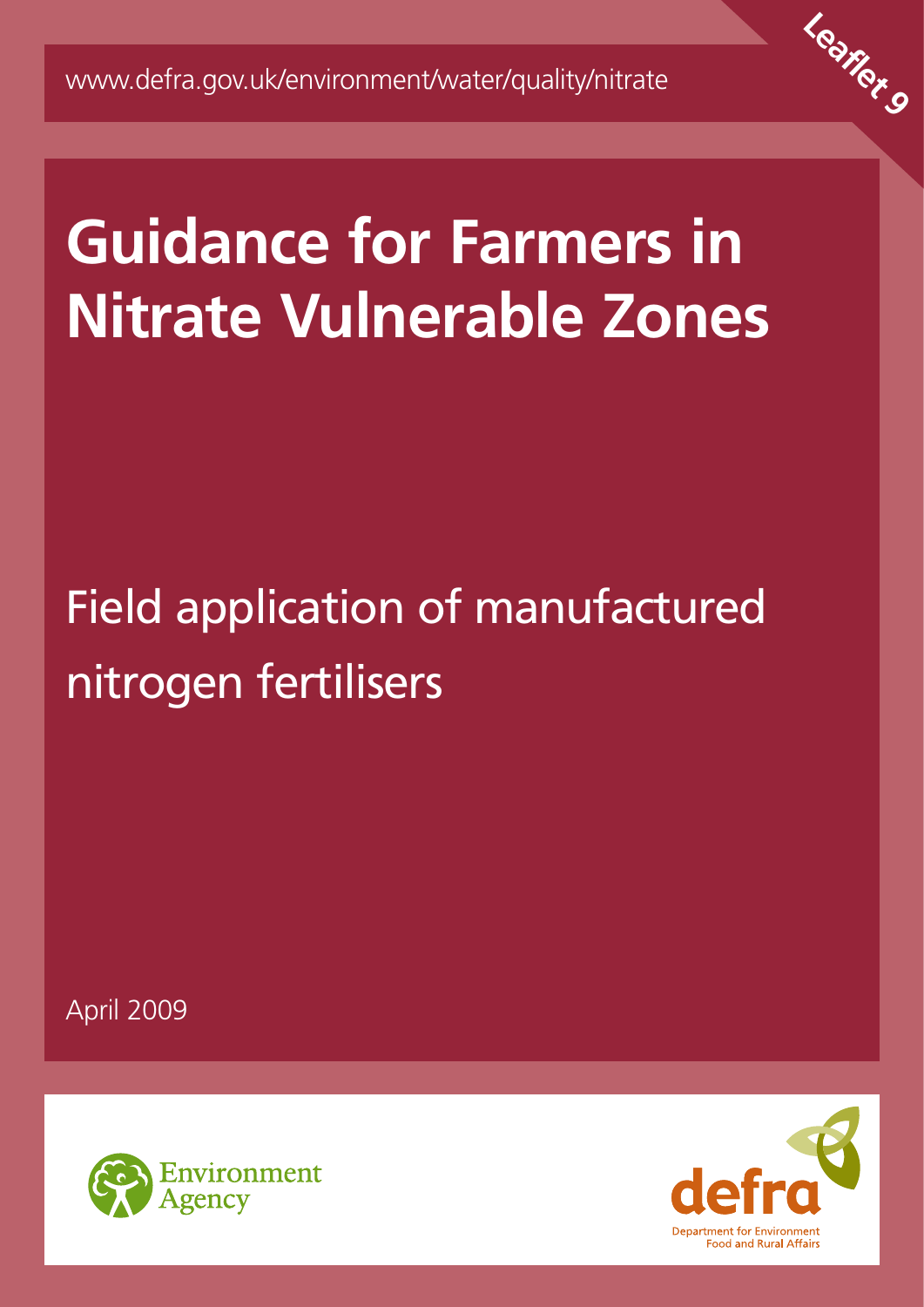Department for Environment, Food and Rural Affairs Nobel House 17 Smith Square London SW1P 3JR Telephone 020 7238 6000 Website: www.defra.gov.uk

© Crown copyright 2009 Copyright in the typographical arrangement and design rests with the Crown.

This publication (excluding the royal arms and departmental logos) may be reused free of charge in any format or medium provided that it is reused accurately and not used in a misleading context. The material must be acknowledged as crown copyright and the title of the publication specified.

Electronic copies and further information on Nitrate Vulnerable Zones are available at www.defra.gov.uk/environment/water/quality/nitrate

Hard copies of this publication may be requested from:

Defra Publications Admail 6000 London SW1A 2XX

Order line: 0845 955 6000 Fax: 01709 881673 Email: defra@cambertown.com Website: www.defra.gov.uk/environment/water/quality/nitrate

Published by the Department for Environment, Food and Rural Affairs

The guidance in this series of leaflets is designed to help farmers be compliant with The Nitrate Pollution Prevention Regulations 2008 (SI2349 September 2008). The guidance has been produced in association with the Environment Agency, who is responsible for assessing farmers' compliance with these Regulations.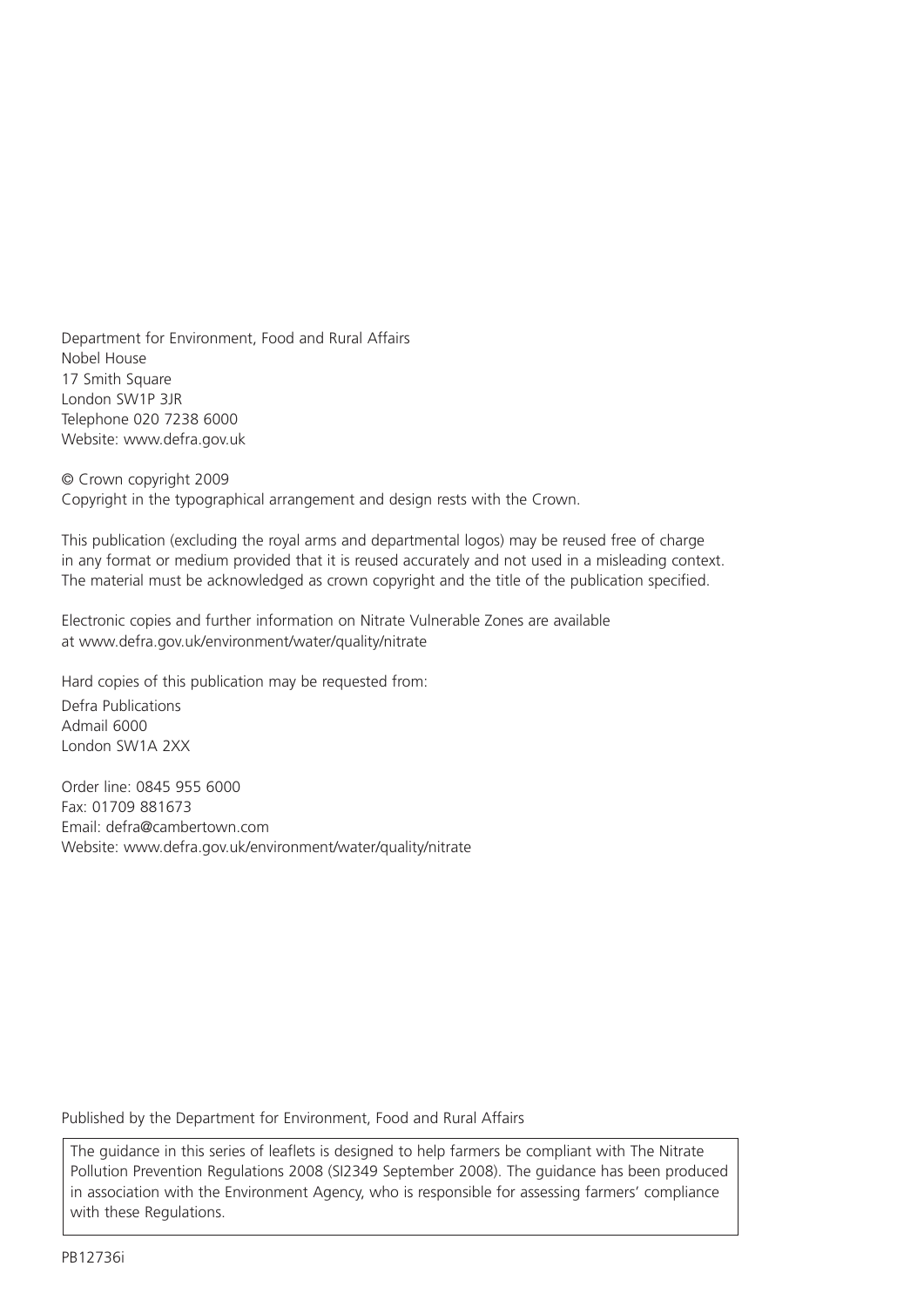**Parts 5 and 6 of the Regulations establish rules which restrict when, where and how you can spread manufactured nitrogen fertilisers to land on your farm. These are summarised below.**

#### **YOU MUST NOT:**

- **spread manufactured nitrogen fertiliser during defined closed spreading periods except to specified crops that have a crop nitrogen requirement during the closed period**
- **spread manufactured nitrogen fertiliser if there is a significant risk of nitrogen pollution of surface water, or within 2 metres of a surface water**

#### **YOU MUST:**

- **carry out a field inspection before spreading manufactured nitrogen fertiliser**
- **spread manufactured nitrogen fertiliser as accurately as possible**

If you are in an NVZ originally designated in 1996 or 2002, you will need to comply with these rules from 1 January 2009. If, however, you are in an NVZ newly designated in the 2008 Regulations, you have until 1 January 2010.

It is important to note that the rules described in this Leaflet apply, where indicated, to both manufactured nitrogen fertilisers and other nitrogen-containing materials (this does not include organic manure, but includes other materials which contain nitrogen such as dredgings from rivers).

You must also make sure, before you apply any manufactured nitrogen fertiliser to a field, that you comply with the rules concerning Planning Nitrogen Use (see Leaflet 6) and the N max limit (see Leaflet 7).

The boxes below describe the rules in more detail and the following paragraphs provide further explanation.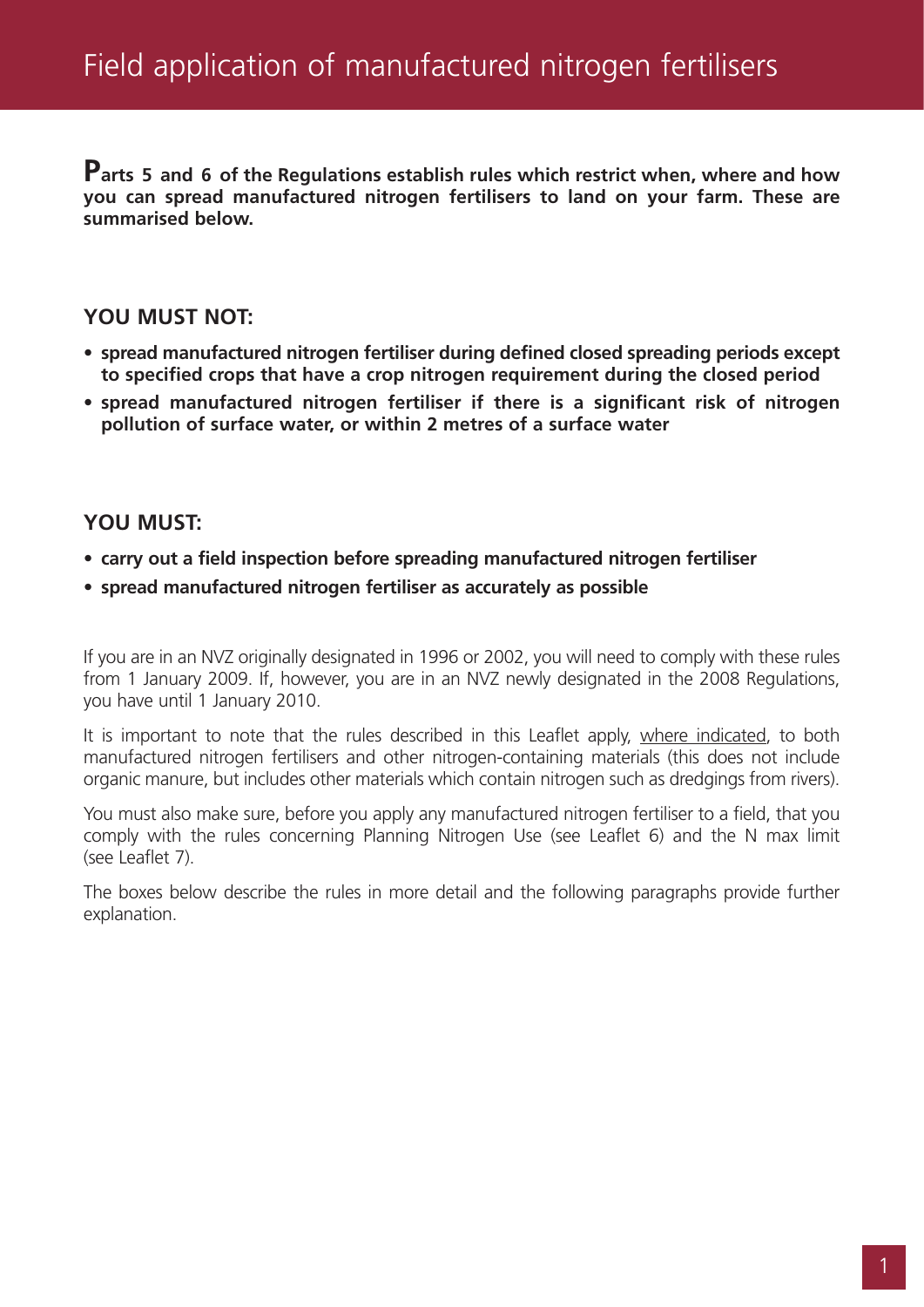# **1. Closed spreading periods**

The Regulations establish a 'closed period' that prohibits the spreading of manufactured nitrogen fertiliser to land at times of the year when there is a high risk of nitrate loss.

YOU MUST NOT spread manufactured nitrogen fertiliser between the following dates:

| <b>Grassland</b>           | <b>Tillage land</b>       |
|----------------------------|---------------------------|
| 15 September to 15 January | 1 September to 15 January |

Applications during the closed period will be permitted to the following crops up to a maximum permitted rate (see Table 6 in Leaflet 3):

• winter oilseed rape; asparagus; brassica; grass; overwintered salad onions; parsley; and bulb onions.

Applications to other crops during the closed period are permitted on the basis of written advice from a FACTS qualified adviser.

If you apply manufactured nitrogen fertiliser during the closed period you should make sure that its use was identified as necessary in your four-step plan of nitrogen use (see Leaflet 6).

The use of solution fertilisers, which all contain some nitrogen, will be permitted during the closed period where there is a requirement for phosphate or potash and there is no practical alternative.

# **2. Field inspections**

Before spreading manufactured nitrogen fertiliser or other nitrogen-containing materials YOU MUST make an inspection of conditions in the field to assess the risk of run-off to surface water, taking into account:

- the slope of the land, particularly if it is greater than 12 degrees (1 in 5);
- the ground cover;
- the proximity to surface water;
- the weather conditions:
- the soil type and conditions;
- the presence of land drains (other than a sealed impermeable pipe).

YOU MUST NOT spread manufactured nitrogen fertiliser or other nitrogen containing materials if you identify there is a significant risk of run-off getting into surface water.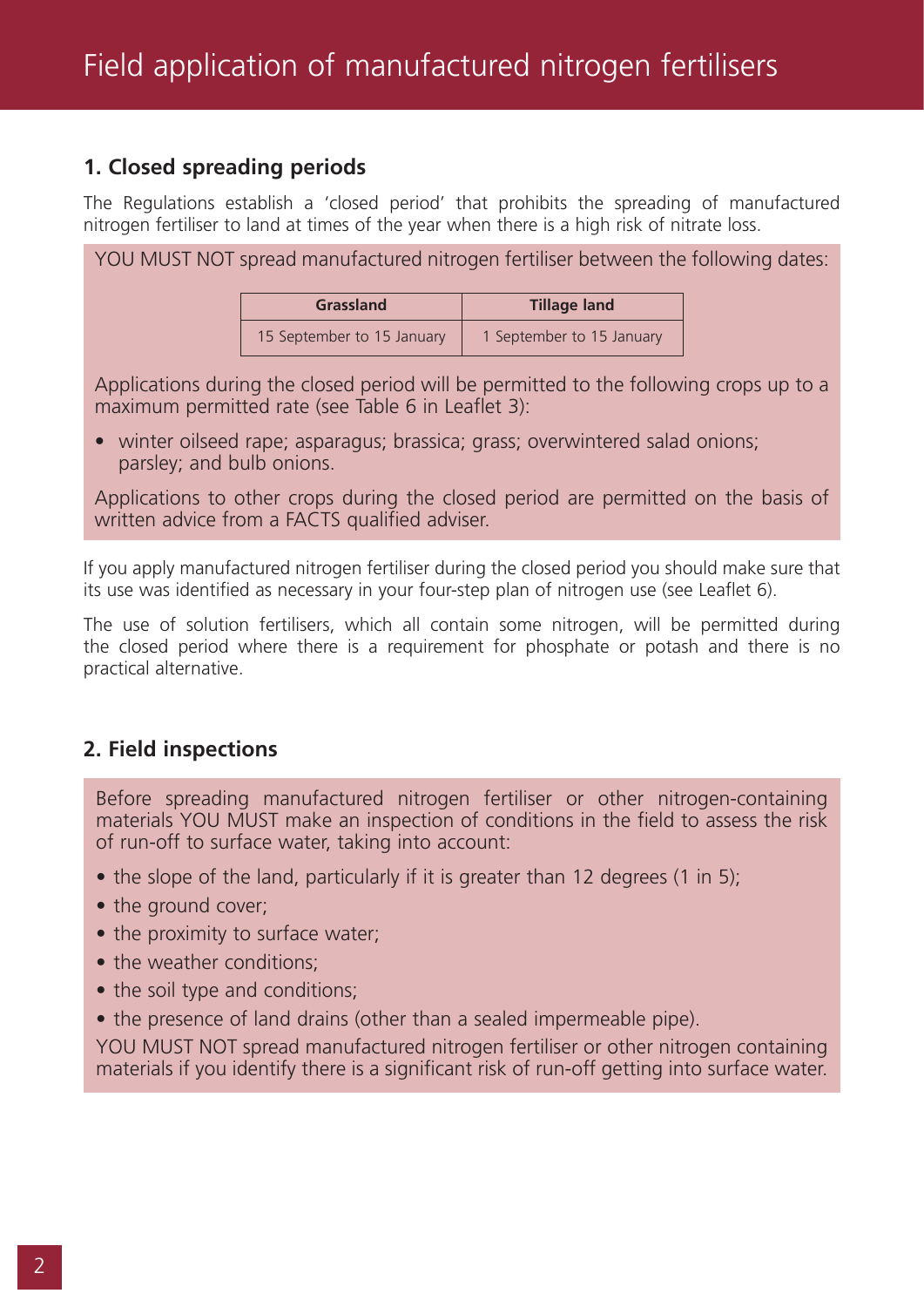Before you apply nitrogen fertiliser to a field in an NVZ you must carry out a field inspection to decide if the application is possible without a significant risk of run-off causing pollution of surface water. Run-off can occur across the surface of the soil or through pipe drains, and the risk of run-off increases with slope.

#### **3. Non-spreading conditions and areas**

YOU MUST NOT apply manufactured nitrogen fertiliser or other nitrogen-containing materials if the soil is:

- waterlogged;
- flooded;
- snow covered:
- or frozen for more than 12 hours in the previous 24 hours.

YOU MUST NOT spread manufactured nitrogen fertiliser within 2 metres of a surface water.

When making your assessment, you should take into account physical and weather conditions. You should not make applications if heavy rain is falling or is forecast to fall within the next 48 hours. Normal common-sense definitions of waterlogged, flooded and snow covered will apply. Application is allowed on days when early morning frost thaws during that day.

To avoid a significant pollution risk you must not apply manufactured nitrogen fertiliser close to surface waters. Surface waters include lakes, ponds, rivers, streams and ditches which contain free water, and also temporary dry ditches and blind ditches.

The 2 metre non-spreading distance is the minimum distance but greater distances may be required depending on slope and the risk of causing pollution. Your field inspection (see Section 2) will help you.

#### **4. Fertiliser spreading**

Once you have decided it is safe to spread, you will need to check before actually making the application that you are able to do so in the correct manner.

YOU MUST spread manufactured nitrogen fertiliser and other nitrogen-containing materials in as accurate a way as possible.

You should regularly check, calibrate and adjust each fertiliser spreader you use, following the manufacturer's instructions. You should use only manufactured nitrogen fertiliser that has physical characteristics and quality that will allow you to spread it accurately.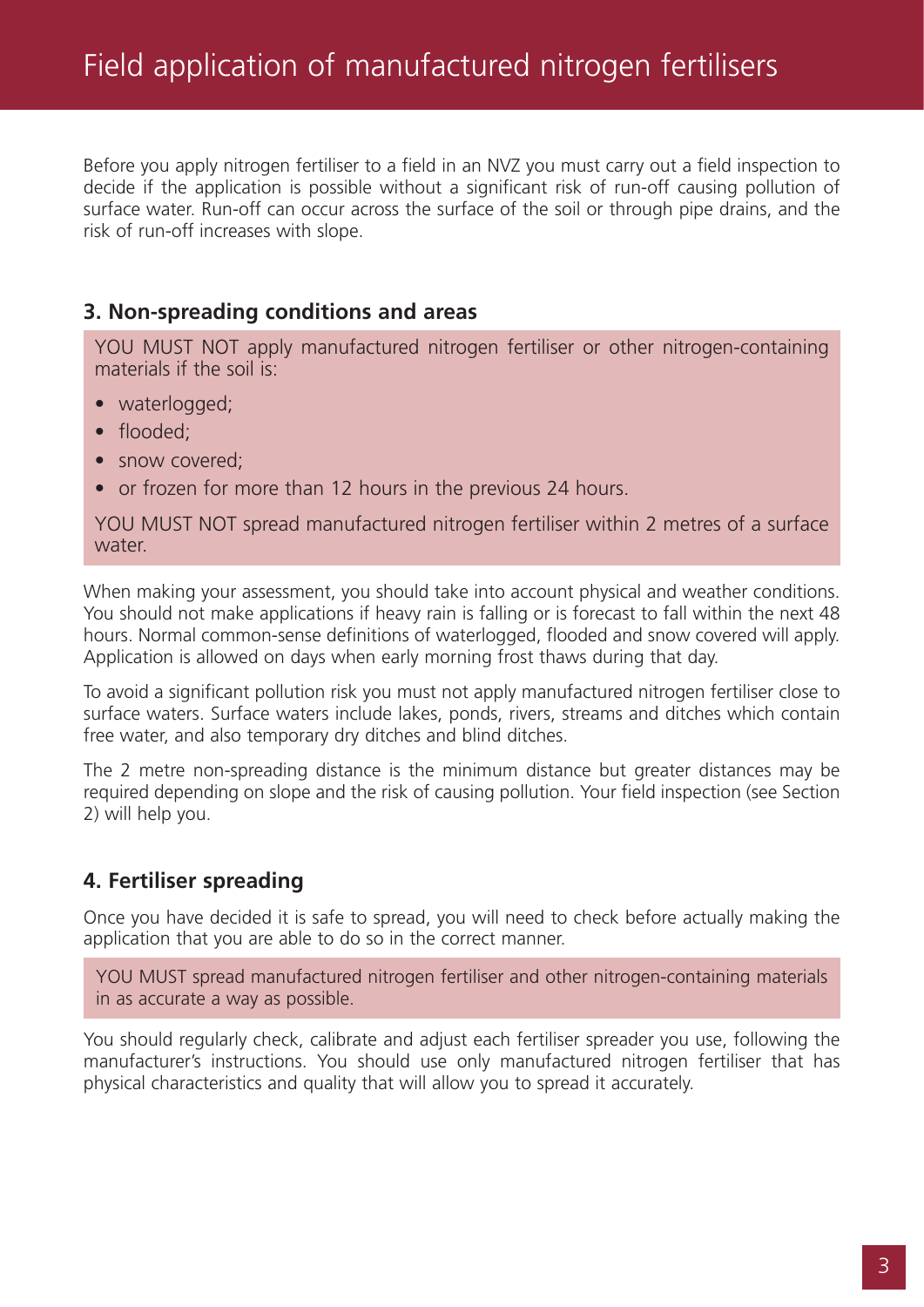### **5. Record keeping**

The Environment Agency will check your compliance with the rules described in this leaflet by undertaking a physical inspection of the fields on your farm and looking at your records.

YOU MUST keep the following records:

- A record of all manufactured nitrogen fertiliser field applications
- A record of any written advice from a FACTS qualified adviser

For a full description of the field records that you must keep relating to applications of manufactured nitrogen fertiliser, please refer to Annex 1 of Leaflet 6.

As with all records required by the Regulations, you must keep the above for a minimum of five years.

#### **6. Further information**

- A helpline has been established to assist with the interpretation of the NVZ rules. The helpline number is **0845 345 1302** (8am – 6pm). The helpline is run by Momenta on behalf of Defra.
- Protecting our Water, Soil and Air: A Code of Good Agricultural Practice for farmers, growers and land managers (available via www.defra.gov.uk).
- Further advice to understand and interpret the rules in specific circumstances is given in 'Nitrate Vulnerable Zones (NVZs) – Questions and answers'. This can be found on the Environment Agency website .